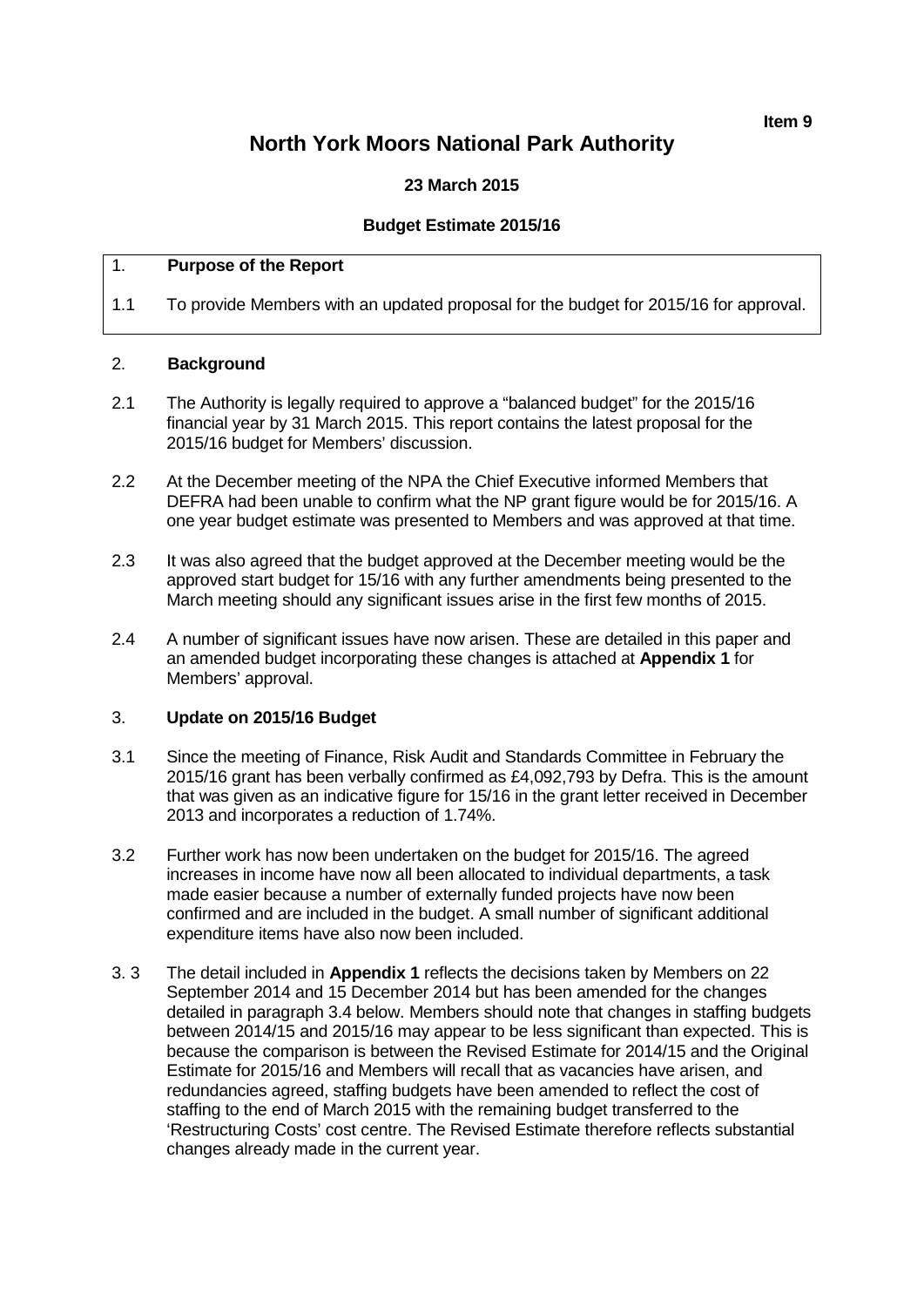- 3.4 The following changes to the estimates have been made to the budget originally approved in December:
	- Confirmation has now been received that the Authority has been successful in two of the bids for external grant funded projects discussed in the previous paper - the Coastal Communities Fund and the North York Moors, Coast and Hills LEADER Programme. Estimates have been included within the budget for these projects totalling £285k.
	- Expenditure on Visitor Centres has increased by an additional £20,000 for a play area at Sutton Bank; this is a one off requirement in 2015/16.
	- The estimates now include the costs for new vehicles for the rangers (£75k) to provide transport to enable small groups of the volunteers working with the Field staff to travel to site with the Maintenance Ranger. This purchase will be partially funded by capital receipt from disposal of the surplus vehicles which is estimated at £35k. At the end of the financial year the expenditure will be transferred to the balance sheet as a Fixed Asset and replaced with an annual depreciation charge to reflect the estimated useful life and residual value.
	- The budget for Development Control has been increased by £30k as a further allocation to additional costs of the potash application.
	- The £42k income target identified in the December paper has now been allocated.
	- In addition, a potential sum of £30k has been identified from the sale of timber, £10k for events (split between Recreation Management and Promoting Understanding) and £5k for additional charges for planning matters.
- 3.5 The table below summarises the position in relation to expenditure and income for the current financial year 2014/15 after the approved utilisation of reserves, together with a current projection for 2015/16. The detail supporting these figures can be found at **Appendix 1**.

|                    | 2014/15       | 2014/15   | 2015/16       | 2015/16       | 2015/16       | 2015/16       |
|--------------------|---------------|-----------|---------------|---------------|---------------|---------------|
|                    | Latest        | Estimated | Indicative    | Indicative    | Proposed      | Proposed      |
|                    | <b>Budget</b> | Outturn   | <b>Budget</b> | <b>Budget</b> | <b>Budget</b> | <b>Budget</b> |
|                    | £'000         |           | (September)   | (November)    | (December)    | (March)       |
|                    |               |           | £'000         | £'000         | £'000         | £'000         |
| Gross              | 5,936         | 6076      | 5,196         | 5,279         | 5,255         | 5,776         |
| Expenditure        |               |           |               |               |               |               |
| <b>DEFRA Grant</b> | (4, 165)      | (4, 165)  | (4,093)       | (4,093)       | (4,093)       | (4,093)       |
| Other Income       | (1,526)       | (1, 811)  | (1, 149)      | (1,256)       | (1,256)       | (1, 721)      |
| <b>Budgeted</b>    |               |           |               |               |               |               |
| Transfer (from)/   | (245)         | (100)     | 46            | 70            | 94            | 38            |
| to Various         |               |           |               |               |               |               |
| Reserves           |               |           |               |               |               |               |

# 4. **Financial and Staffing Implications**

4.1 These are covered in the main body of the report.

# 5. **Legal Implications**

5.1 The Authority has to set a balanced budget by 31 March 2015 and this report is part of the process to be undertaken in order to ensure that this is done.